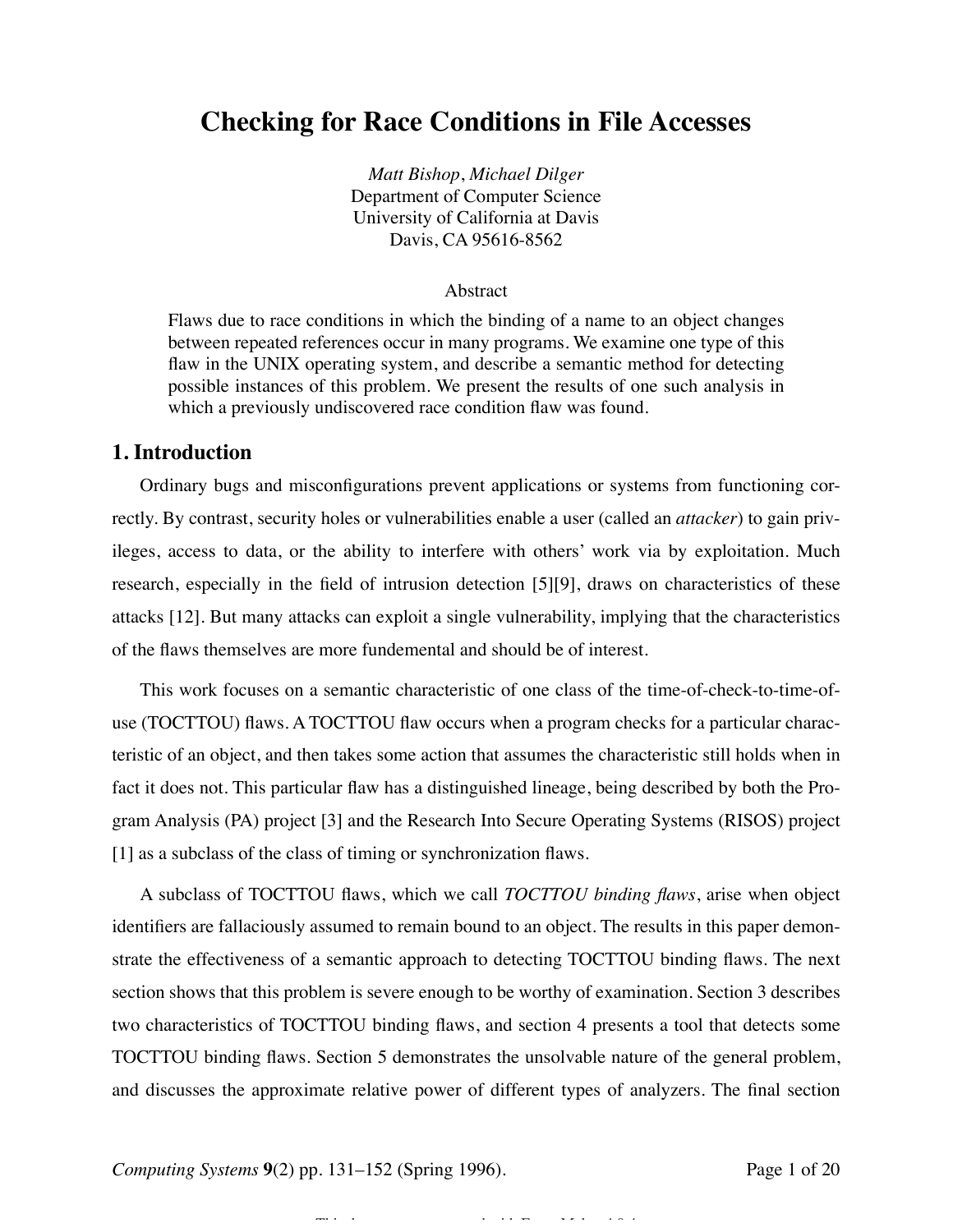offers some comments on checking for these flaws dynamically, and using logs.

#### **2. Demonstration of the Problem**

The analysis in this paper focuses on application-level programs rather than on the operating system. Many operating systems allow some trusted user complete control over the system. Although such a privileged user violates basic security design principles [15], it eases problems of administration. Access to these users requires either a password or use of a mechanism by which the privileged user delegates privilege to a set of utilities. The UNIX operating system [14] is one of the better-known, and most widely-used, systems to use this scheme.

 As the delegation of rights creates potential security problems, analyzing these utilities to which rights have been delegated will provide insight into vulnerabilities on the systems where they appear. Few attacks exploit specific operating system kernel flaws; most exploit flaws in these utilities. A method of locating these flaws would enable these attacks to be detected or prevented. As privileged UNIX programs are available either commercially or on the World Wide Web, such a method would allow sites to verify software before installation.

The archetypal TOCTTOU binding flaw in a privileged program on the UNIX operating system arises when a setuid to *root* program is to save data in a file owned by the user executing the program. The program should not alter the file unless the user could alter the file without any special privileges. Code to do so typically looks like this:

```
if (access(filename, W OK) == 0){
     if ((fd = open(filename, O WRONLY)) == NULL){
          perror(filename);
          return(0);
     }
     /* now write to the file */
```
If the program were to omit the *access*(2) system call, the *open*(2) system call would always succeed, because the effective UID of the process is *root*. If the user executing the program could not write to the file, the *access* system call would return -1 and the open would never be attempted. So this fragment allows the process to write to the file if, and only if, the user executing the program could do so.

If the object referred to by *filename* changes between the two system calls, though, the second object will be opened even though its access was never checked (access to the first object was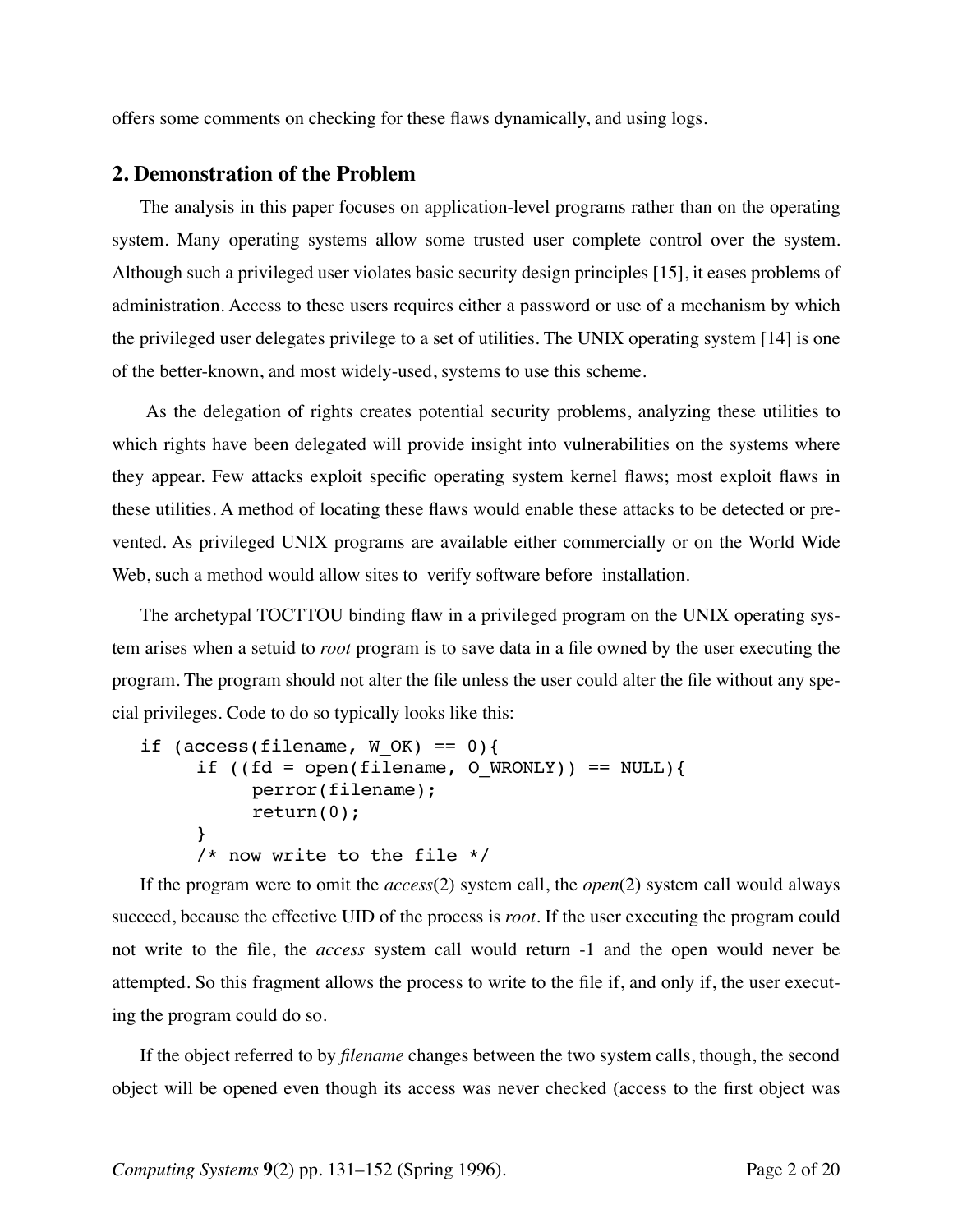

Figure 1. Example of the TOCTTOU binding flaw.

checked).

The scenario in Figure 1 is an example of the TOCTTOU binding flaw. Figure 1a shows the state of the system at the time of the *access* system call; the solid arrow indicates the *access* refers to "/tmp/X". Both "/tmp/X" and "/etc/passwd" name distinct objects. However, before the process makes its *open* system call, "/tmp/X" is deleted and a direct alias (hard link) for "/etc/passwd" is created, and is named "/tmp/X". Then the *open* accesses the data associated with "/etc/passwd" when it opens "/tmp/X", since "/tmp/X" and "/etc/passwd" now refer to the same file. Figure 1b shows this, with the dashed arrow indicating which data is actually read and the solid arrow indicating the name given to *open*. The unprivileged process can then write to the protected password file. Several versions of the terminal emulation program *xterm*(1) [16] suffer from this flaw, which arises when logging sessions to a file.

Another instance of this flaw occurs on SunOS and HP/UX systems. The program *passwd*(1) allows the user to name the password file as a parameter. An attacker can gain access to any other user's accounts using a variant of the attack presented above [6]. Under normal conditions, the *passwd* program takes the following steps:

- 1. opens and reads the password file to get the entry for the user; then closes the password file;
- 2. creates and opens a temporary file called "ptmp" in the directory of the password file;
- 3. opens the password file again, and copies the contents to "ptmp", updating the changed information; and
- 4. closes the password file and "ptmp" and renames "ptmp" to be the password file.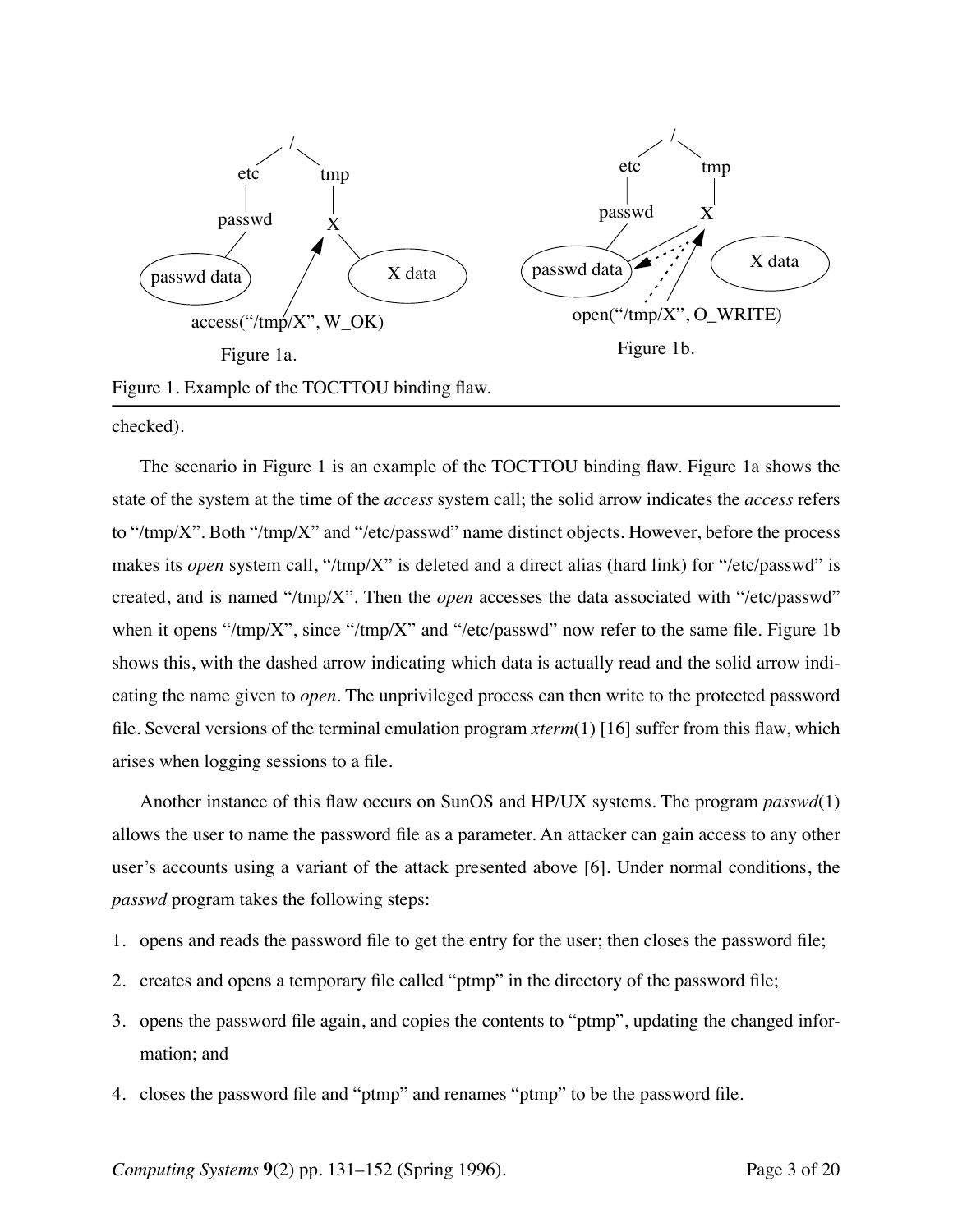The attack works as follows. Suppose the attacker can write to directory "pwd." The attacker creates a bogus password file named "pwd/.rhosts" with the following as the first entry:

localhost *attacker* ::::: and the remainder of the file a copy of the real password file. The attacker specifies this file to be the password file when calling *passwd*. During steps 1 and 3, the attacker wants the directory containing the password file to be "pwd"; during steps 2 and 4, the attacker wants the directory containing the password file to be the *target*'s home directory (belonging to the user being attacked). The following steps create a ".rhosts" that allows the attacker to log into the target's account without authentication. As the *passwd* program is setuid to *root*, lack of privileges over *target*'s home directory is irrelevant.

All references to the password file's directory will be made through an indirect alias (symbolic link) called "link" to enable the referent of that directory name to be changed. The sequence of events, augmented by the attacker's actions (A, B, and C), follows:

- 1. The *passwd* process opens and reads "link/.rhosts" to get the entry for the user; then it closes that password file (see Figure 2a).
- A. The attacker changes the symbolic link "link" to point to the *target*'s home directory "target".
- 2. The process creates and opens a temporary file called "ptmp" in the directory of the password file, which in this case is "link", and also "target" (see Figure 2b).
- B. The attacker switches "link" back to "pwd".
- 3. The process opens "link/.rhosts" again (which is the password file named in the command line), and copies the contents to "ptmp", updating the changed information. Note that "ptmp" is still in "target" as it was opened in step 2 (see Figure 2c).
- C. The attacker switches "link" back to "target".
- 4. The process closes "link/.rhosts" (which involves no interaction with the file name "link" as only file descriptors are involved) and "ptmp" and renames "ptmp" to be "link/.rhosts"; as "link" is now "target", this makes the password file into the victim's ".rhosts" file (see Figure 2d).

At this point the attacker can *rlogin*(1) to the victim's account. Figure 2 summarizes this attack.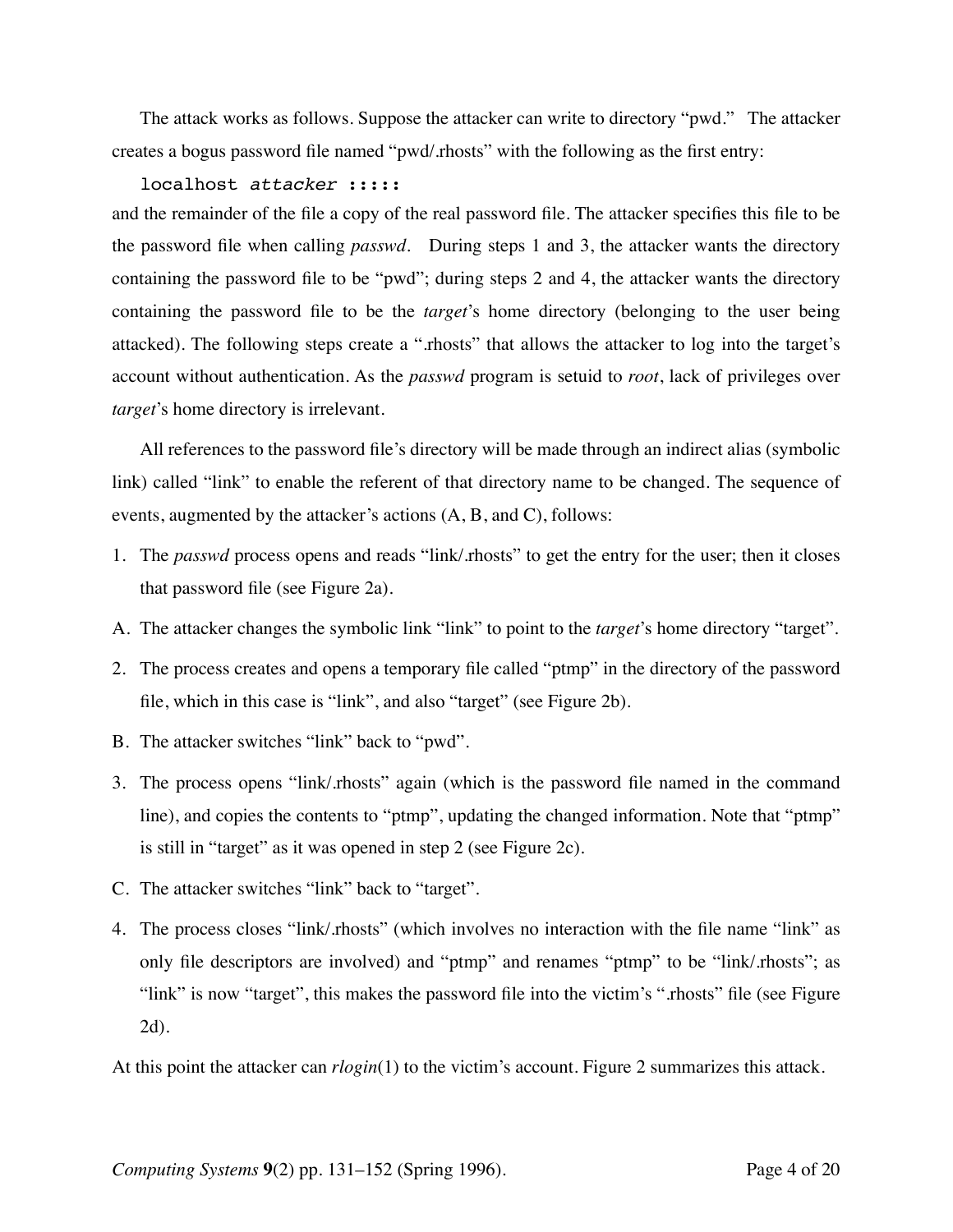

Figure 2. An example of the TOCTTOU binding flaw using *passwd*.



Another attack, called the *binmail race condition* [7], lets the attacker write to any file on the system. The *binmail* program delivers mail by writing it into the recipient's mailbox. As a security check, *binmail* requires the mailbox to be a regular file, and not a symbolic link. But in this check lies a TOCTTOU binding flaw. The following two steps consitiute the check:

- 1. Use the *lstat(*2) system call to get information (file type, protection mode, *etc*.) about the mailbox.
- 2. If the mailbox is a regular file, append the letter to the mailbox, as *root*.

The TOCTTOU binding flaw lies between these steps. Figure 3a shows the state of the system at the time of the *lstat* system call. The mailbox file "/usr/spool/mail/bishop" is a regular file, so *binmail* continues. But before *binmail* can open the mailbox file, that file is deleted (by the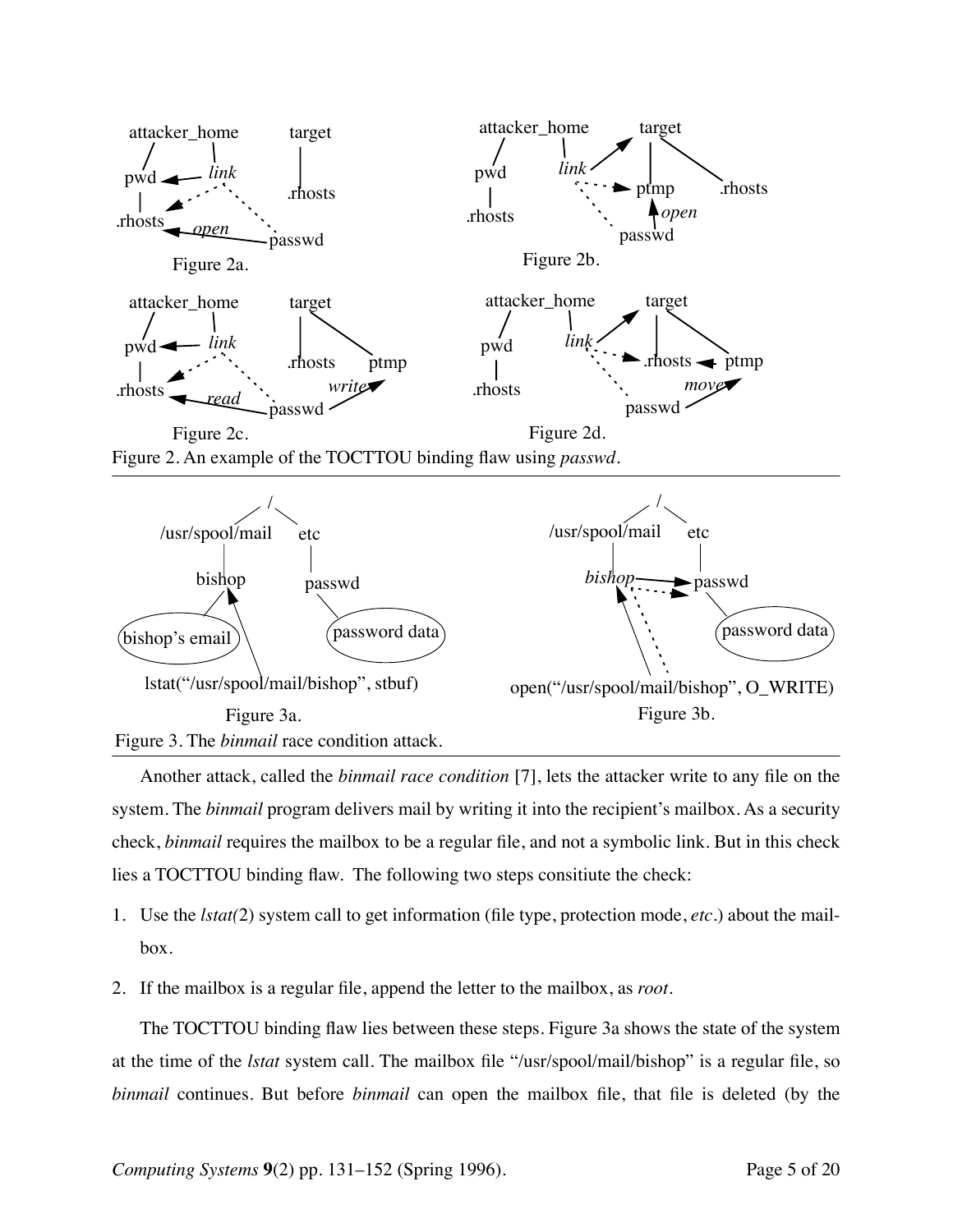

Figure 4. Graphical diagram of programming interval. *Syscall-0* begins the interval, and *syscall-1* ends it.

attacker) and a new file with the same name is created. This file is a link to the system password file. Figure 3b shows the state of the system after *binmail* opens the mailbox file; it is actually opening the link, and hence the password file. Now the letter will be appended to the password file; if it contains the appropriate contents, the attacker can now log in as the superuser without any password. Note that *binmail* appends as *root*, so the file can be created if it does not exist, and is altered if it does exist.

#### **3. A Semantic Characterization of TOCTTOU Binding Flaws**

A TOCTTOU flaw occurs when two events occur and the second depends upon the first. During the interval between the two events (see Figure 4), certain assumptions from the results of the first system call influence the second. If some action during that interval invalidates those assumptions, the results of the second action may not be what was intended. (Exploiting this situation requires an attacker to act during the interval. The more general term "race condition" captures the race between the attacker's trying to invalidate assumptions before the second action occurs.)

Call the existence of such an interval the *programming condition* and the interval itself the *programming interval*. Having found this condition holds, the attacker must be able to affect the assumptions created by the program's first action. That condition is the *environmental condition*. Both conditions must hold for there to be an exploitable TOCTTOU binding flaw.

In the initial example, the *access* system call creates the assumption that the user is authorized to alter the file "/tmp/X". The *open* acts upon that assumption. So the programming condition holds. If the attacker can alter the referent of the name "/tmp/X", then the environmental condition also holds and an exploitable TOCTTOU binding flaw exists (and given the semantics of "/ tmp", Figure 1 shows it does indeed hold). Were the file in a directory that the attacker could not alter, the environmental condition would not hold and no exploitable TOCTTOU binding flaw would exist. The other two examples have similar conditions.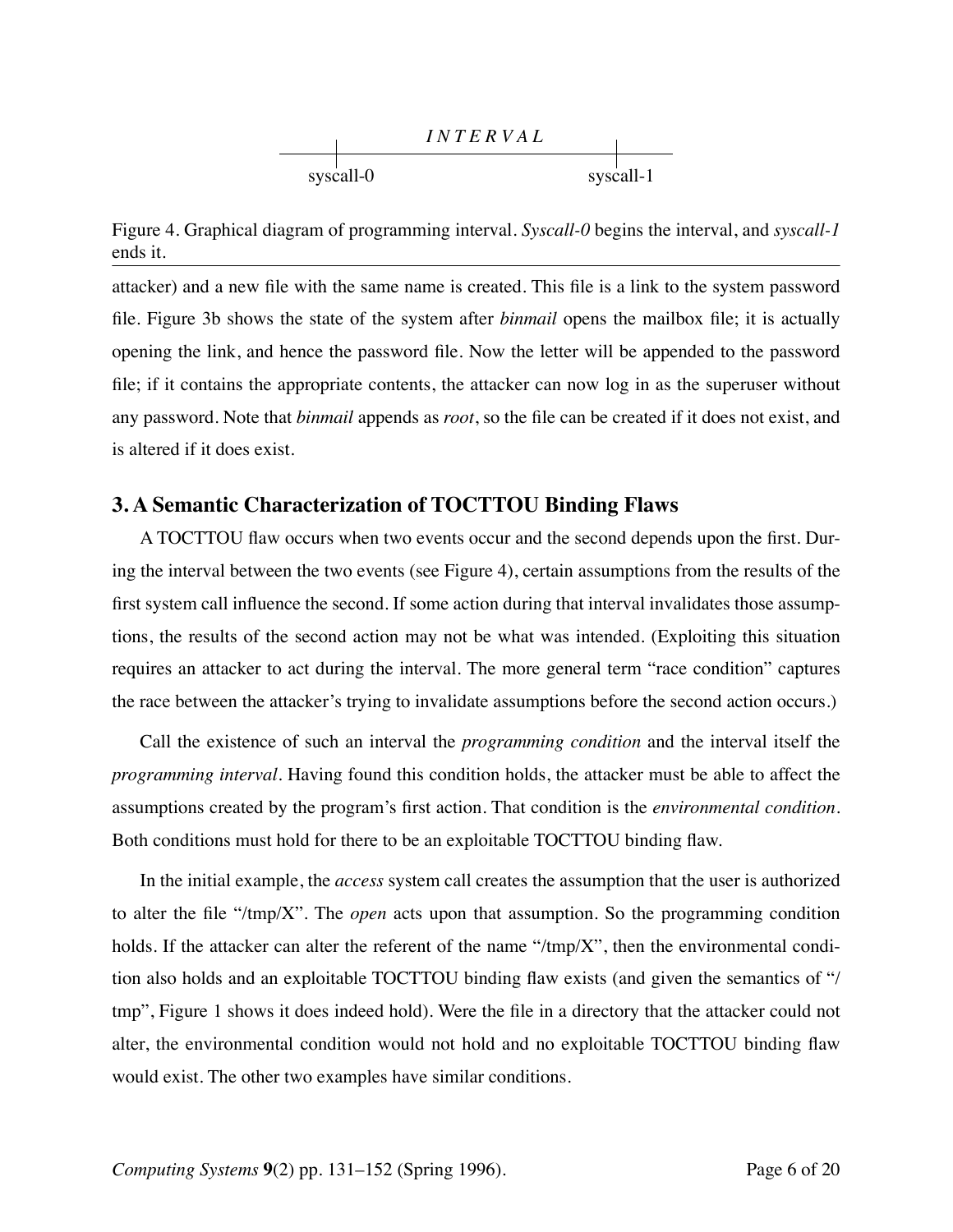#### **3.1. Programming Condition**

The UNIX system provides two different forms of naming, with different semantics [2][13]. The first form is a file path name. The UNIX file system is conceptually a tree, with interior nodes being directories and leaf nodes being files, devices, or other entities. The path name specifies the path through the tree from the root to the target node. To access the object from a path name, the kernel begins at the beginning of the path name, and accesses each component named in the path. Each interior node contains the location (or address) of the next node in the path. The penultimate node in the path contains the location of the object; from this the object may be retrieved.<sup>1</sup> Conceptually, no caching of names to addresses is done; the name is mapped into the object each time.

The second form of file naming is the file descriptor. File descriptors are assigned to a file on a per-process basis, and bind directly to the object. When a process requests that a file descriptor be assigned to an object, it provides the file path name of the object. The system maps this address to an object, and returns a reference (the file descriptor) to the object. References using the file descriptor do not involve the system-wide object name (path name) but instead, the kernel uses a file descriptor local to the process to access the object directly.

Notice the difference in the way the addresses resolve to objects. File path names are resolved by indirection, requiring the naming and accessing of at least one object other than the file being addressed. File descriptors are resolved by accessing the file being addressed. The former correspond to (multiply) indirect pointers to the object, the latter to pointers to the object.

The difference in binding determines which pairs of file system calls can bind the interval in the programming condition. If the calls refer to files through descriptors, the binding of the file descriptor to the file cannot be changed by a second process. But if either refers to the file by a path name, then another process can alter the binding between name and file if the environment allows it. This observation defines pairs of system calls that allow TOCTTOU binding flaws to occur.

If two sequential system calls refer to the same object using a file path name, the possibility of a TOCTTOU binding flaw arises. If one uses a name and the second a file descriptor, and the first is *not* a call that maps a file path name to a descriptor, a TOCTTOU binding flaw may arise. If

<sup>1.</sup> If the file path name has exactly one component, the parent node is implicitly added to the path as the first component. The single exception is the root node, which is its own parent.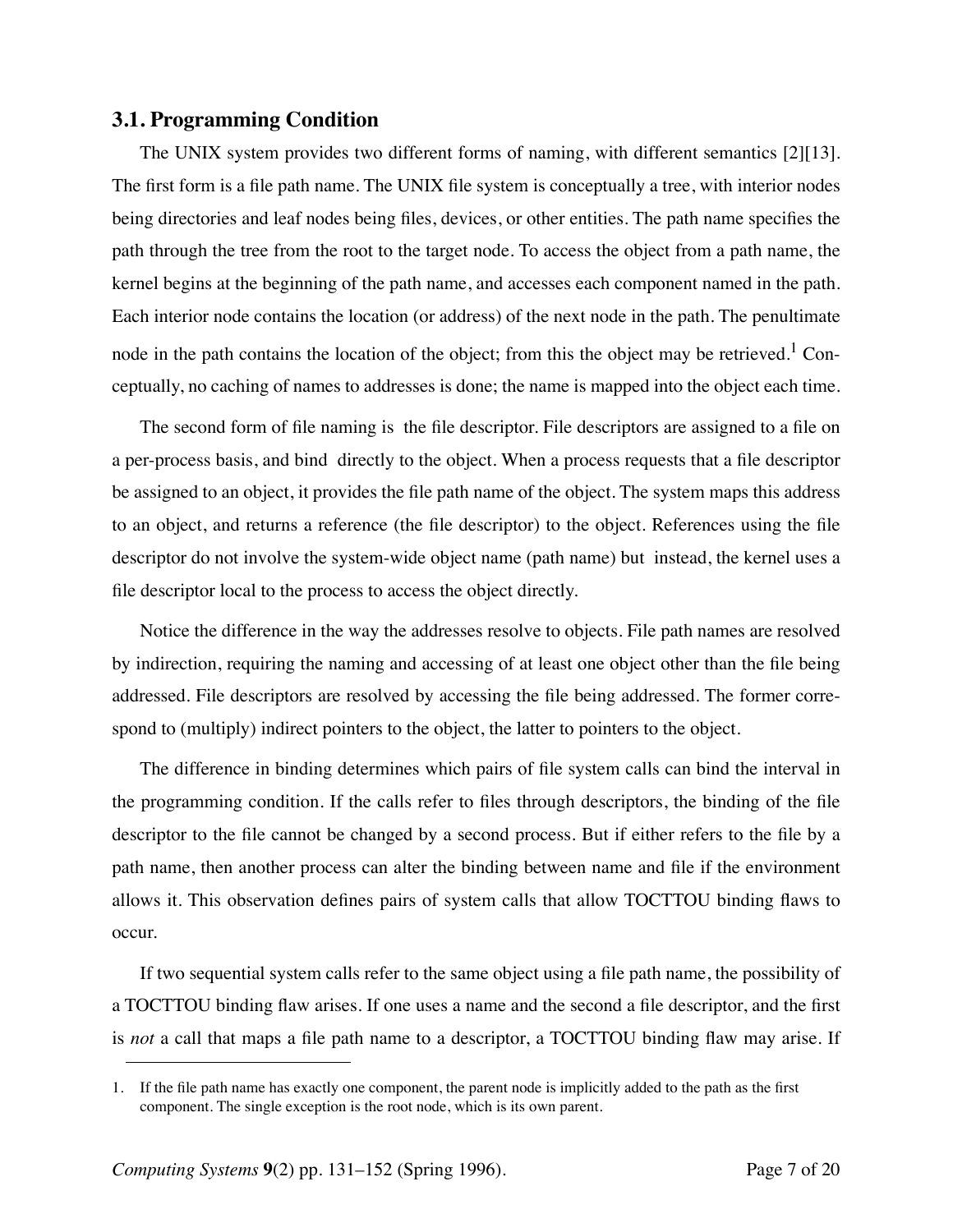both use file descriptors, or one maps a name to a file descriptor that the second uses, the possibility of a TOCTTOU binding flaw does not arise. Path names are indirect pointers, so one of the interior pointers may be switched. File descriptors are direct pointers and hence not subject to such fiddling.

#### **3.2. Environmental Condition**

The goal of analyzing the environmental condition is to present an algorithmic technique to determine if the assumptions implied by the first call will hold during the interval created by the programming condition. If so, the race condition cannot be exploited. If not, it can. The object may change in one of two ways: alteration of the binding between the name and the object, or alteration of the object itself.

Consider a file *F* that occurs in two system calls causing the programming condition to hold. At the first system call, *F* refers to object  $O_1$  and at the second, *F* refers to object  $O_2$ . Partition the set of all users into two subsets: T is the set of *trusted* users who will not alter the binding of *F* in the interval (that is,  $O_1 = O_2$ ), and *U* is all other, *untrusted* users. The binding of the file *F* to the object  $O_1$  is *trustworthy* if and only if no member of *U* can change the binding of *F* within the interval.

Define the Boolean function *w*(*I*, *o*):

$$
w(I,o) = \begin{cases} true & \text{if some } u \in U \text{ can alter the binding of object } o \text{ in the interval } I \\ false & \text{otherwise} \end{cases}
$$

In what follows,  $d_i$ ,  $l$ , and  $f$  refer to path components.

Lemma 1. Let  $d_i$  be a directory object and  $f$  an arbitrary object. Then

$$
w(I, d_1/d_2).../d_n/f) = w(I, d_1) \lor w(I, d_2) \lor ... \lor w(I, d_n) \lor w(I, f)
$$

Proof: By induction on *n*.

BASIS:  $n = 1$ . If the binding of the name  $d<sub>I</sub>$  to the directory object is altered, then  $d<sub>I</sub>/f$  refers to a new object and so the binding of the name  $d_1/f$  is also altered. If the binding of the name f to the object is altered, then the binding of  $d_1/f$  is also altered. Hence  $w(I, d_1/f) = w(I, d_1) \vee w(I, f)$ . HYPOTHESIS: For  $k = 1, ..., m-1$ ,  $w(I, d_1/d_2).../d_k/f$  =  $w(I, d_1) \vee w(I, d_2) \vee ... \vee w(I, d_k) \vee w(I, f)$ .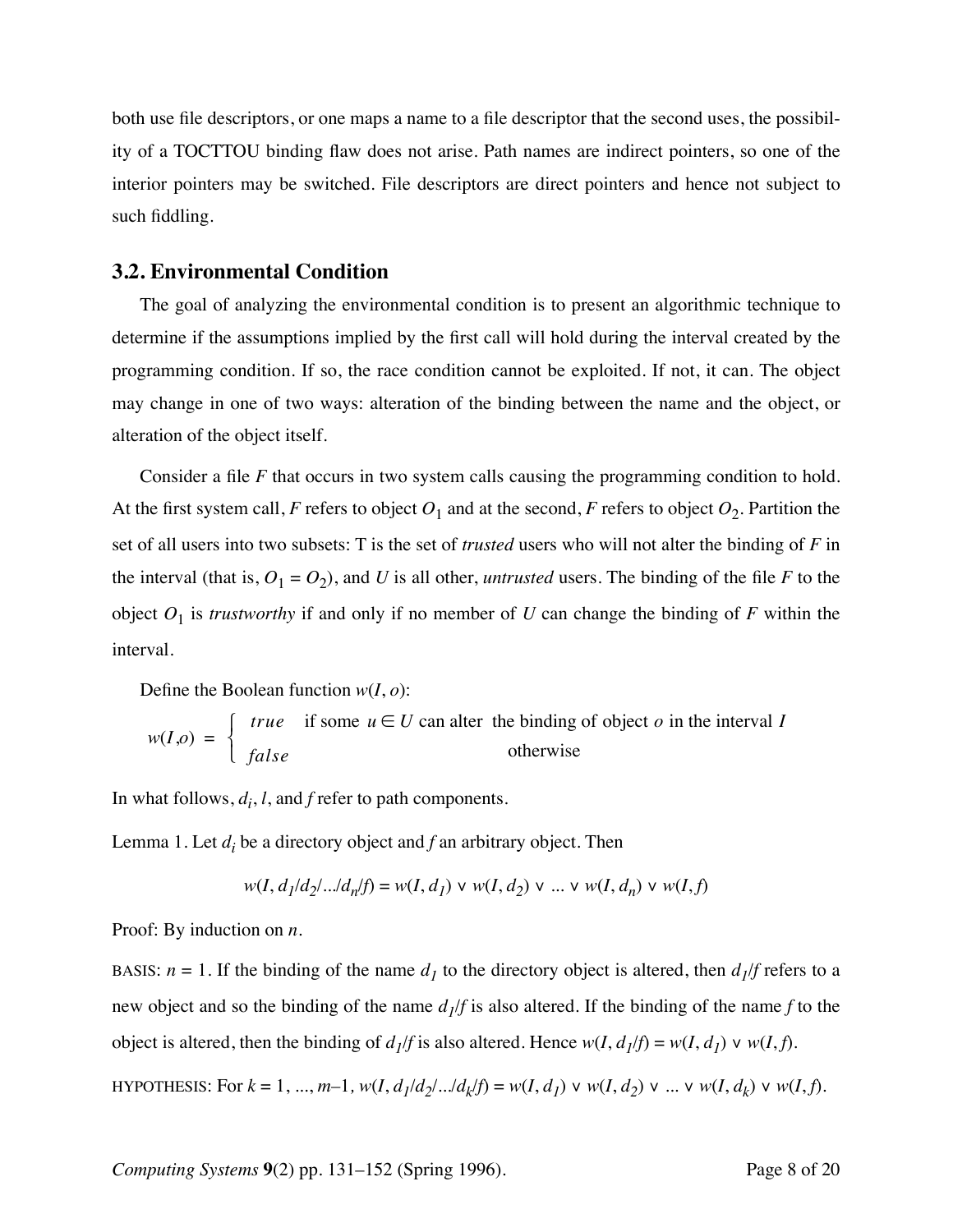INDUCTION STEP. Consider  $w(I, d_1/d_2).../d_m/f$ . If the binding of  $d_1$  changes, so will the binding for the object  $d_2$ ..../ $d_m$ /*f*. Hence  $w(I, d_1/d_2)$ .../ $d_m$ /*f*) =  $w(I, d_1) \vee w(I, d_2)$ .../ $d_m$ /*f*) and so by the induction hypothesis,  $w(I, d_1/d_2).../d_m/f$  =  $w(I, d_1) \vee w(I, d_2) \vee ... \vee w(I, d_k) \vee w(I, f)$ , proving the claim. Lemma 2. Let *l* be an indirect alias of the path  $d_1$ .../ $d_a$ . Then

$$
w(I, l) = w(I, d_1) \vee \dots \vee w(I, d_a).
$$

Proof: An indirect alias is semantically equivalent to the path it contains. The result follows immediately from this observation and lemma 1.

The significance of these lemmata is the implications for the binding over an interval. Let *I* be the programming interval, and *f* the name of the object referenced by the two system calls delimiting *I*. Then if  $w(I, f)$  is true, an exploitable TOCTTOU binding flaw exists.

The lemmata also suggest how to determine the value of *w* for a given object *o*. Under the UNIX model of files, the owner of the object must be trusted, and the object must not be world writable. Further, if the group contains any members who are not trusted, the object must not be group writable either.<sup>2</sup> So, to test the trustworthiness of a binding, simply check those conditions for each component in the path name of the file.

If the object is being written, then the current contents of the object are irrelevant as they will be deleted. In this case, the trailing component of the object need not be checked<sup>3</sup>. However, if the object is being read, then altering the current contents of the file is sufficient to exploit a race condition. In this case, the object itself must be trustworthy.

#### **4. A Prototype Implementation of the Analysis**

A static analysis tool scans a given program's source code looking for potential TOCTTOU binding flaws. Because different computer systems have different environments, if the analysis program used one system's environment, that result might be invalid on a different system. The

<sup>2.</sup> System specific semantics may modify this rule; for example, on a SunOS, Solaris, IRIX, or HP/UX system, if the object is a directory, the sticky bit is set, and the next component of the path name exists, then the directory may be world writable. The semantics of the sticky bit in this context is that only the owner of an object may delete it from the directory.

<sup>3.</sup> Again, system constraints may require some checking. If the parent directory has the sticky bit set, and the sticky bit semantics are as described in the previous footnote, ownership (but not permissions) must be checked.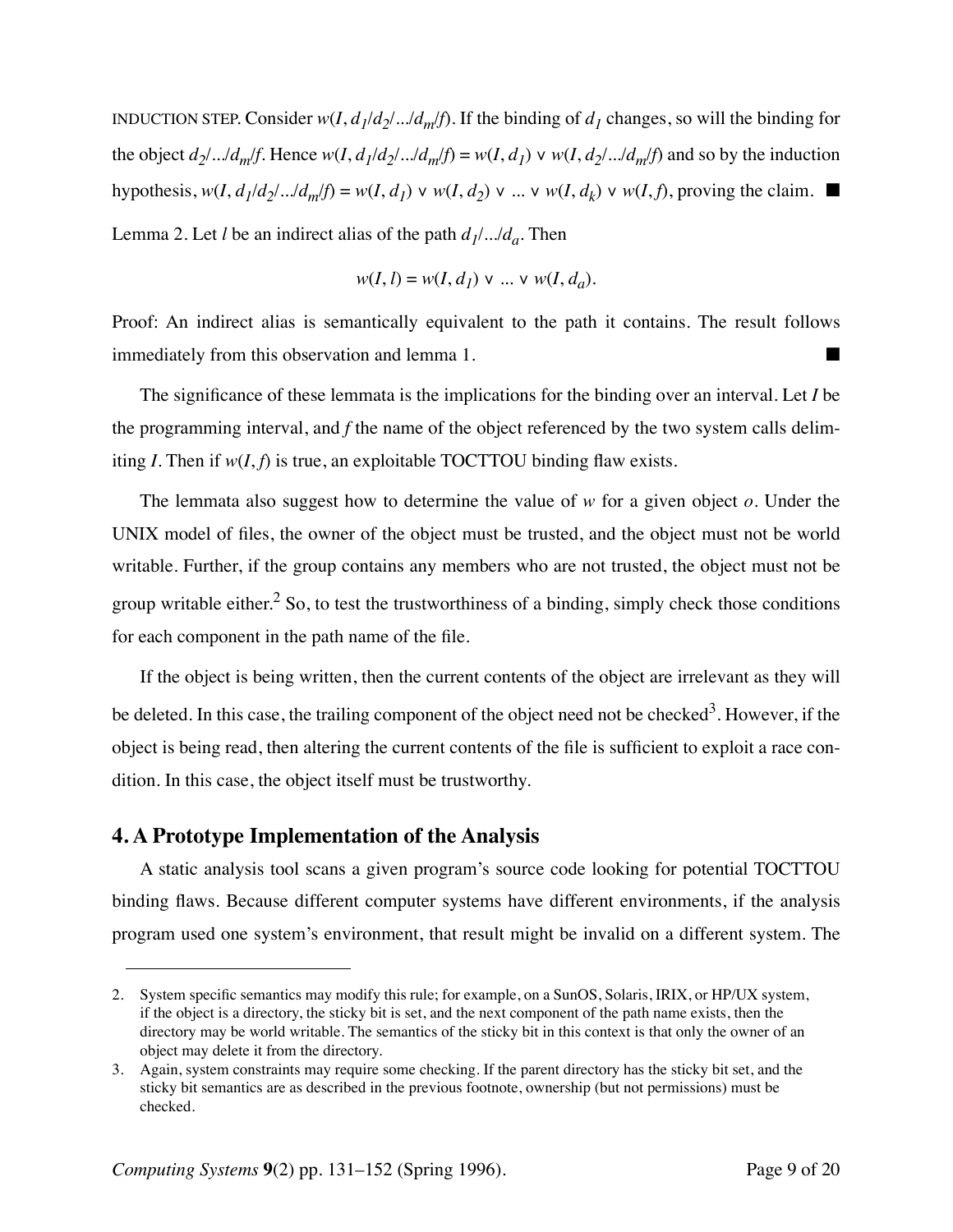static tool should report only intervals (by line numbers) on which the programming condition holds. The (human) analyst would then check whether the environmental condition hold during that interval, for each specific system upon which the software is installed.

The static analyzer parses the input C program, and builds a control dependency graph and a data flow graph. From the control dependency graph, the analyzer determines potential programming intervals; from the data flow graph, the analyzer determines if the arguments to the system calls create such an interval. Specifically, if both system calls use file names, the static analyzer determines if the argument are the same; if one uses a file name and the other a file descriptor, the analyzer determines if the file name were bound to the descriptor when the descriptor is created.

Pointer aliasing complicates the data flow analysis. If the pointers are well-behaved, then the initialization identifies the variable to which the pointer refers; but if the pointers are ill-behaved, determining the referent requires complete knowledge of memory as well as specific data values. In essence, it requires the pointer to be evaluated when the program executes.

An even more complex problem is how the program will interact with the environment. For example, suppose one system call access the file "/tmp/X" and a second refers to "../tmp/X". If these refer to the same object, a programming interval exists. However, that cannot be determined without knowledge of the process' current working directory. Adding direct and indirect aliases complicates matters even more.

A prototype tool checks programs written for the SunOS and Solaris versions of the UNIX operating system. The availability of those systems in our environment dictated this choice. Several simplifying assumptions sped the development of the prototype (which is a proof-of-concept program only).

The bounds of the programming intervals constitute the first simplifying assumption. The analysis in Section 3.1 show three types of bounds: both system calls use file names; the initial system call uses a file name and the terminal one a descriptor; and the initial system call uses a file descriptor and the terminal one a name. Because of the complexities of tracking the path names associated with objects assigned file descriptors, the analyzer assumes both system calls bounding the programming interval involve path names.

Selecting only the most common library functions is the second simplification. The use of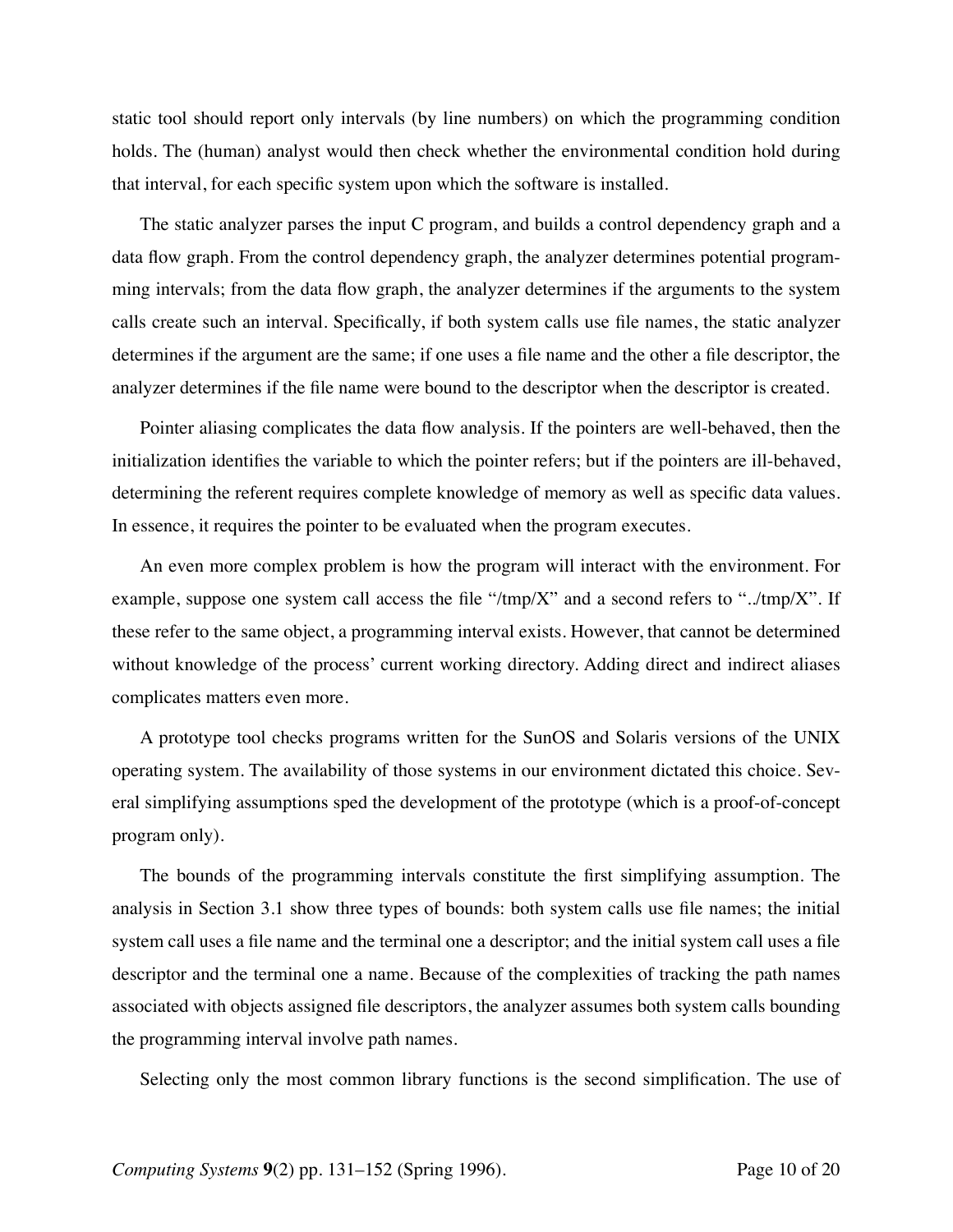library functions conceals the underlying system calls bounding the programming intervals. Since most interaction with file oriented system calls uses the standard I/O library, the list of functions includes the functions in that library which take a path name as an argument and invoke file-oriented system calls<sup>4</sup>.

The prototype analysis tool is a Perl script which understands function boundaries but not local blocks, C language dependencies, nor interprocedural analysis. The prototype analyzer uses pattern matching over the source code to approximate generating and scanning a call dependency graph. It does no data flow analysis, but assumes that the file path name arguments are lexically identical in the system calls. That is, the prototype detects:

```
char tempfile[1024];
 ...
creat(tempfile, 0600);
chown(tempfile, 0, 0);
```
but not:

```
char tempfile[1024], *newfile = tempfile;
 ...
creat(tempfile, 0600);
chown(newfile, 0, 0);
```
as in the latter, the arguments are lexically different.

This analyzer was run on *sendmail* version 8.6.10, because *sendmail* has been successfully attacked in the past [16–21]. The output is in Appendix 1. The analyzer reported 24 possible programming intervals; after manual analysis, 5 met the programming condition. Given appropriate environmental conditions and appropriate security policy elements, all 5 allow unauthorized actions (see Appendix 2). Of the 5, one in particular allows users to violate a common element of most site security policies by adding permission, allowing the attacker to read other users' confidential files or mail. Appendix 3 shows the typescript of a sample attack.

# **5. Analysis Limits**

Given an arbitrary program, consider the existence of exploitable TOCTTOU binding flaws in a program to be a property. Then this property holds for at least one computable program. By Rice's theorem [10], the set of programs for which this property holds is undecidable, so no

<sup>4.</sup> The command *nm*(1) lists the system calls in object files, among other externally defined labels.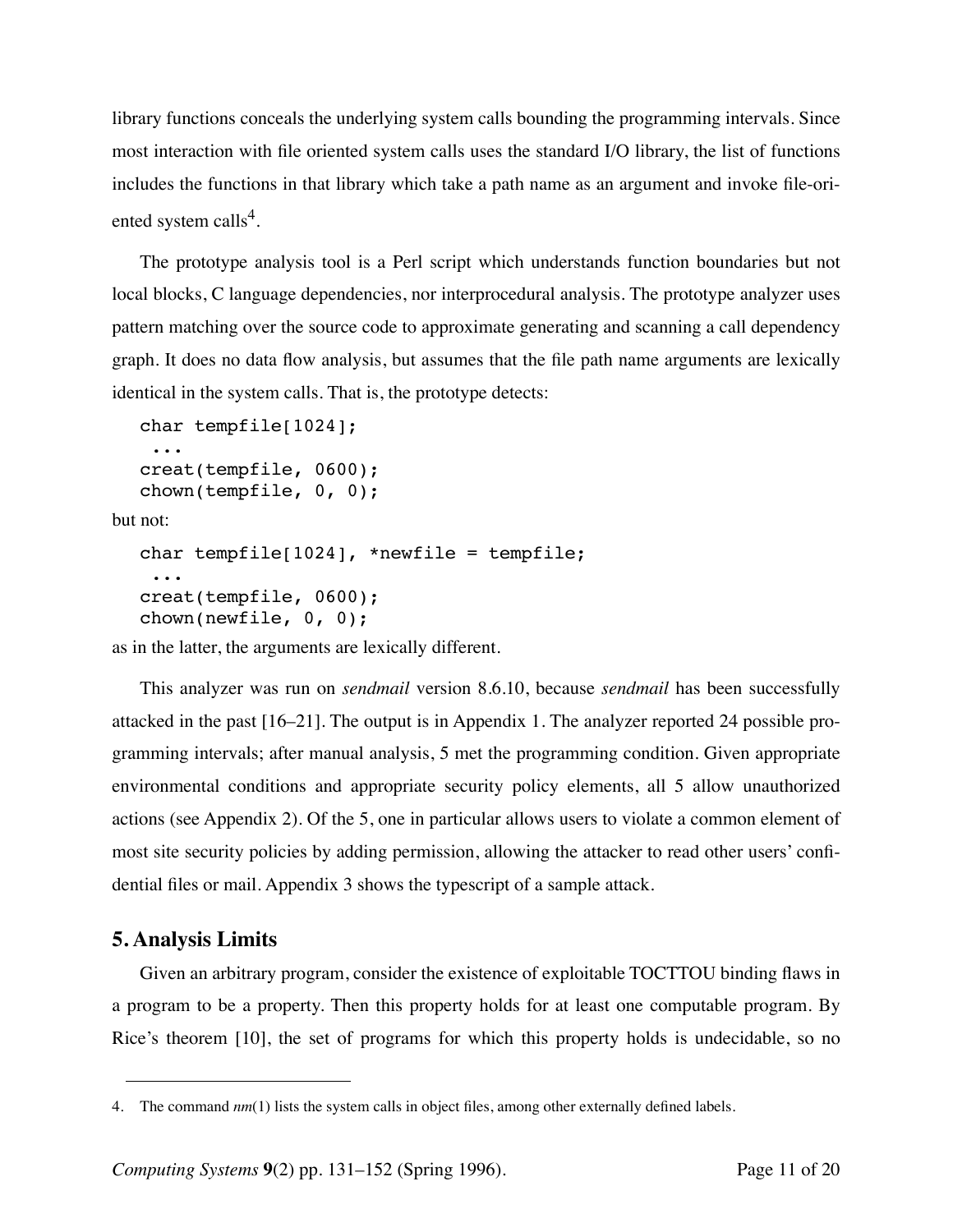generic decision procedure exists to determine if all programs have this type of exploitable TOCTTOU binding flaw.

 Consider those UNIX programs which exhibit the programming condition and the environmental condition. Let *E* be the set of exploitable TOCTTOU binding flaws in one such program, and let *R* be the set of exploitable TOCTTOU binding flaws that the analyzer reports for that program. Let  $E' = E \cap R$ . If  $E' = E = R$ , then the analyzer is *precise* with respect to the program. If  $E' = E \neq R$ , then some exploitable TOCTTOU binding flaws are not reported, so the analyzer is *deficient* with respect to the program. If  $E' = R \neq E$ , then all exploitable TOCTTOU binding flaws are reported, as well as some conditions which are not really exploitable race conditions; the analyzer is *excessive* with respect to the program. Finally, if  $E \neq R$  and  $E \neq E$ , then the analyzer is *incomplete*.

Deficient and excessive analyzers exist (trivial examples are the analyzer which always reports no exploitable TOCTTOU binding flaws and the analyzer which reports that every pair of system calls causes an exploitable TOCTTOU binding flaw). Determining whether an analyzer is precise or incomplete requires examining each of the two conditions in detail.

The programming condition requires detection of sequential system calls, the first of which must check for some property and the second of which must act on that property. In fact, the first system call may simply gather information which is then checked. The precise nature of the check depends upon the needs of the action and the programmer; for example, access permission may be checked using *access* (which performs the check) or *stat* (which obtains file information that can then be checked). Further, the distinction between system calls which "check" and system calls which "use" is a product of the program; for example, a program which lists file attributes might call *stat* to obtain the information, whereas another program might call *stat* to check authorization to access. Thus a precise analyzer would require some means of determining which calls were "checks" and which were "uses."

The environmental condition complicates this. Given a set of system calls which could bound the programming interval, the analyzer can report all possible programming intervals in a program. The interaction of the environment with those potential intervals creates problems beyond the trustworthiness of the file being accessed. The environment controls the interpretation of the name of the file used in the system calls. File aliases (both direct and indirect) and the low-level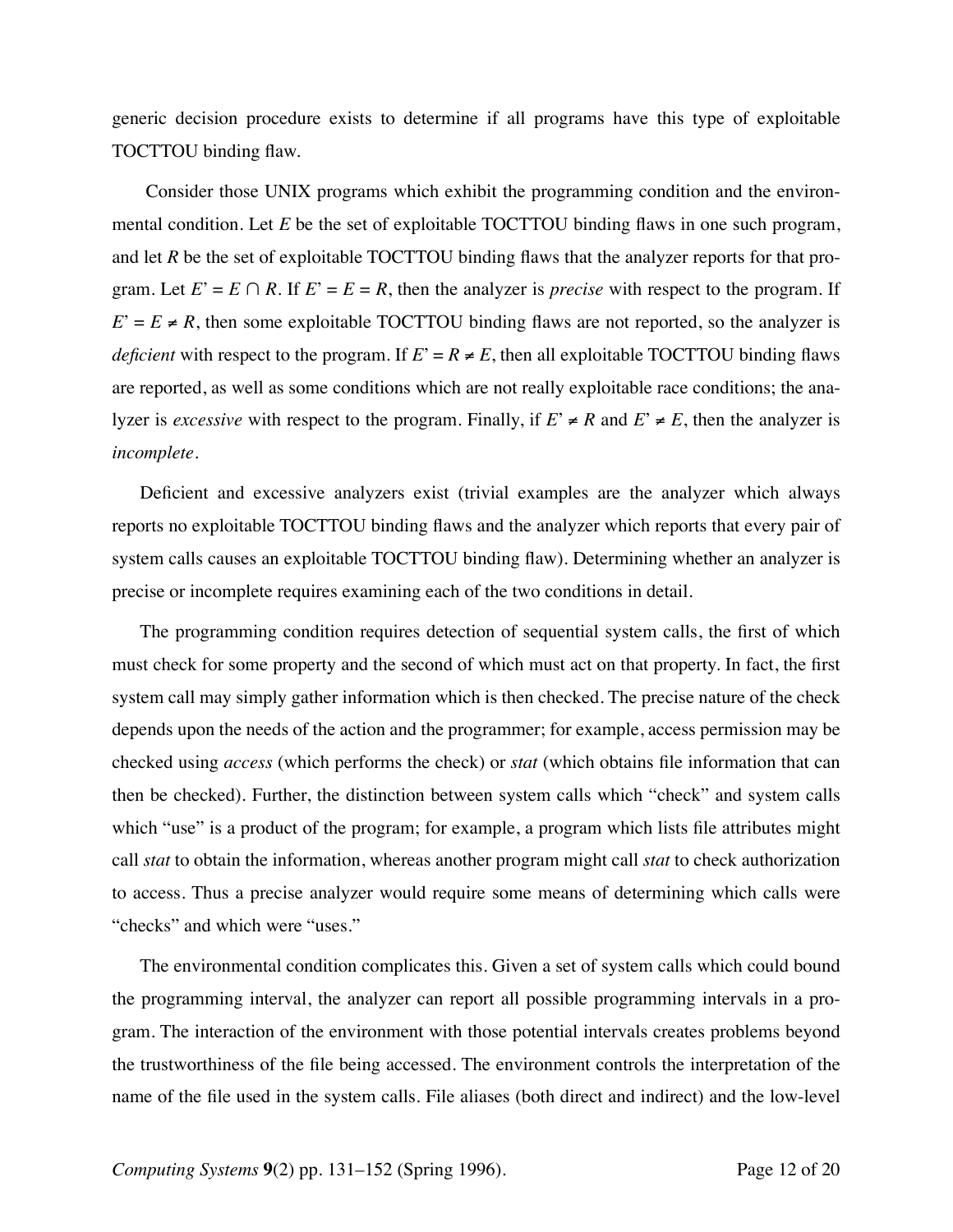representation of secondary storage add more complexity. The analyzer must have this information available.

In short, a precise analyzer requires a complete representation of the environment induced by the file system, and knowledge of the pairs of system calls required for checks and uses. All of this information is unlikely to be available in practise.

An analyzer is incomplete when it fails to report exploitable TOCTTOU binding flaws, and exploitable TOCTTOU binding flaws are reported erroneously. The manner in which the former can occur is clear; the latter occurs when (for example) data flows are not adequately traced. The prototype analyzer described in the previous section is an example of an incomplete analyzer.

#### **6. Conclusion**

As static analyzers cannot be precise, can dynamic (run-time) analyzers be precise? A dynamic analyzer tests the environment during execution, and warns when an exploitable TOCT-TOU binding flaw occurs. Basically, the system call interfaces are modified to track the arguments and the association of file descriptors and names. Two successive system calls meeting the programming condition constitute a programming interval, and the trustworthiness of the object is tested at both system calls. If the object is untrustworthy at either point, either an exploitable TOCTTOU binding flaw exists or a trusted user has made an error. Further, the test does not introduce any new TOCTTOU binding flaws.

To elaborate, four combinations of trustworthiness are possible:

- 1. The object is trustworthy at both system calls. Then the object could not be changed during the interval, and no exploitable TOCTTOU binding flaw occurs.
- 2. The object is untrustworthy at both system calls. An exploitable TOCTTOU binding flaw exists.
- 3. The object is untrustworthy at the initial system call but trustworthy at the terminal system call. Then a trusted user changed those components of the object's name that were untrustworthy at some time *T* in the interval. But from the initial system call to time *T*, an exploitable TOCTTOU binding flaw existed.
- 4. The object is trustworthy at the initial system call but untrustworthy at the terminal system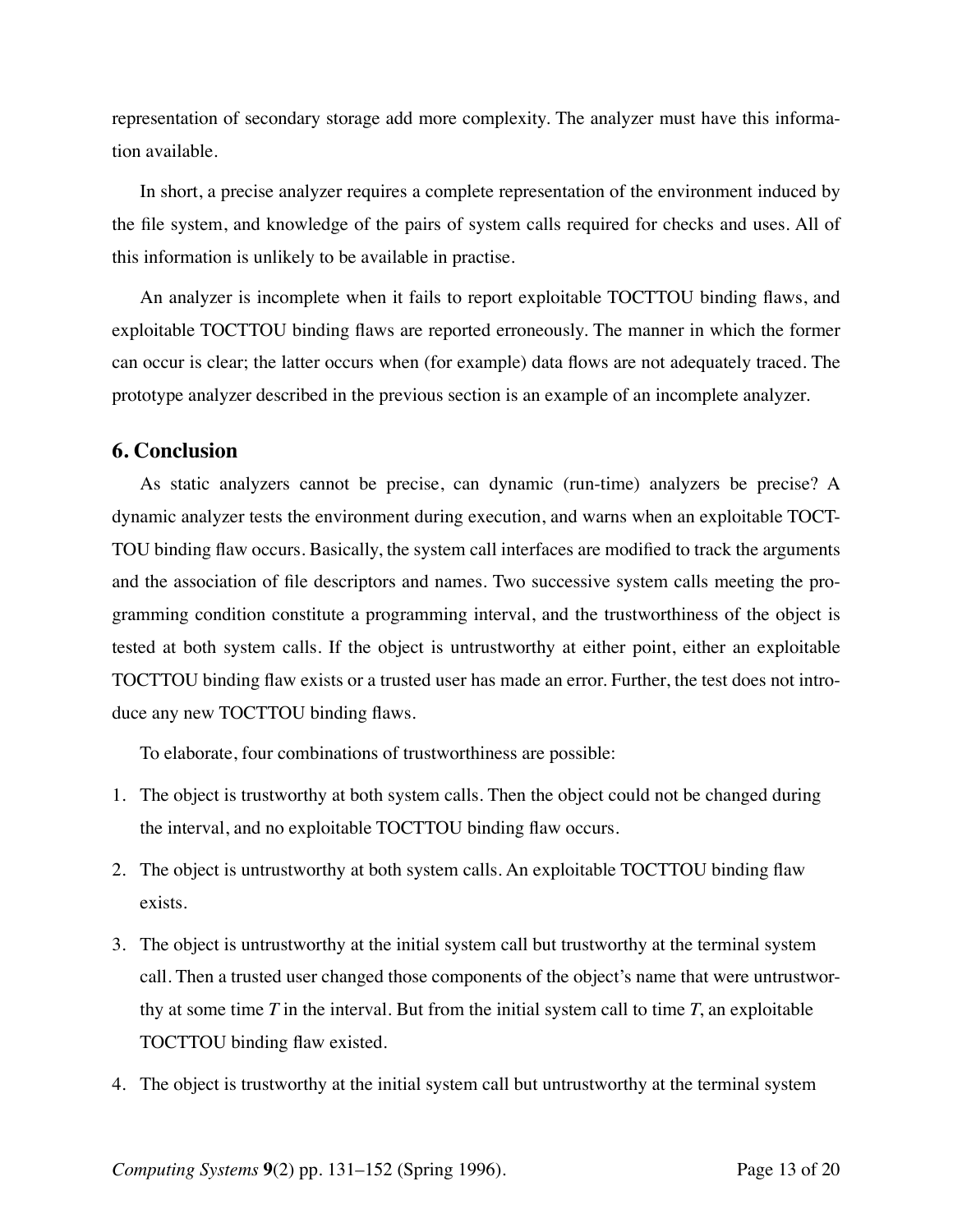call. Then a trusted user altered a component in the object's path to make it untrustworthy. By assumption (specifically, the definition of "trusted user") no trusted user will alter a component to make a trustworthy object untrustworthy; if such a user does, that should not have been trusted.

Dynamic analysis takes run-time environment into account and so provides a more precise testing of the program. It may not be precise, since references to disk block numbers will bypass virtually all reasonable checks. It could be made precise by having the modified system calls emulate the actions of the kernel in resolving file names, but only at considerable expense. Further, dynamic analysis does not prevent the TOCTTOU binding flaws from being exploited.

Many systems provide detailed audit capabilities. Assuming the log includes entries for the expansion of every indirect alias, an analysis of the log entries for file accesses would detect programming intervals and, given an initial environment, could also check that the environmental condition holds. From this, exploitable race conditions can be detected. Further, as the name of the object is known, analysis of other logs could indicate if the condition was in fact exploited.

The detection of security problems arising from race conditions is amenable to testing based on desired properties [8][11]. One such property is that the programming and environmental conditions not exist simultaneously; the precise statement of this property will vary from program to program, but if both conditions hold, a race condition may be exploited. Conversely, if the program contains portions of code for which the programming condition holds, the analyst can determine under what conditions an exploitable race condition will arise. The precise specifications needed to detect these problems varies from program to program, but a generalized template would ameliorate the difficulty of writing such a property for each program tested. This area is under active research.

This work studied TOCTTOU binding flaws arising from file system accesses. Processes interact, as do network objects, and their representation is often as objects other than files. Whether a similar technique will work in that case, and if so what the programming and environmental conditions should be, is an area for future work.

*Acknowledgment*: This work was supported through a contractual arrangement with the United States Air Force. Special thanks to Scot Templeton, who helped classify many security holes; to Rebecca Bace, Tim Grance, Toney Jennings, Karl Levitt, Ron Olsson, Dan Teal, and Kevin Zeise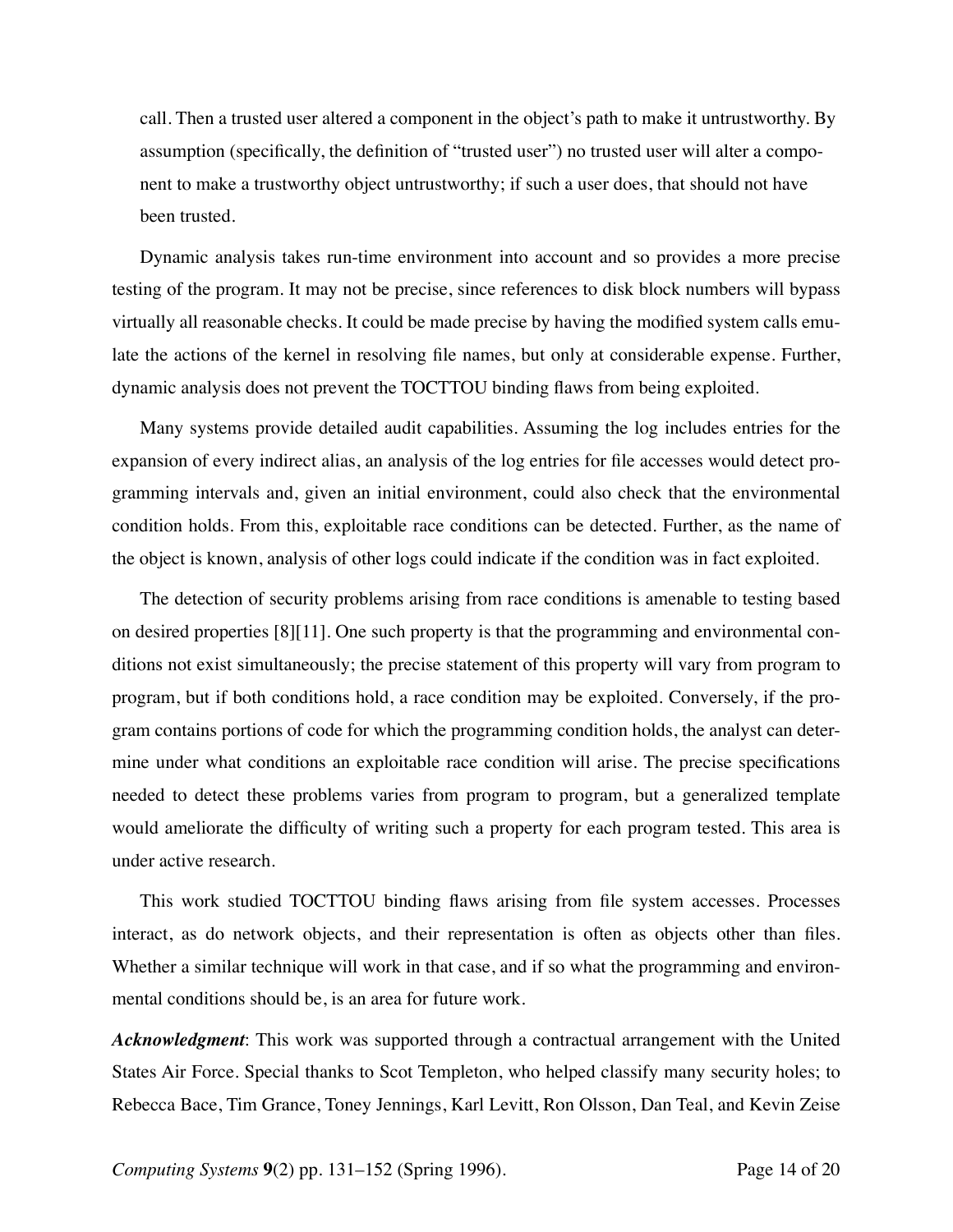for encouragement and useful discussions throughout; and to the anonymous referees whose diligence and thoughtful comments greatly improved this paper.

*Availability of Tools*. A library function implementing the tests described in section 3.2 is available at ftp://nob.cs.ucdavis.edu/pub/sec-tools/trustfile.tar.gz. Release of the prototype race condition analyzer has not yet been approved.

# **References**

- [1] Abbott, R. P., Chin, J. S., Donnelley, J. E., Konigsford, W. L., Tokubo, S., and Webb, D. A., "Security Analysis and Enhancements of Computer Operating Systems," NBSIR 76–1041, Institute for Computer Sciences and Technology, National Bureau of Standards (Apr. 1976).
- [2] Bach, M. J., *The Design of the UNIX Operating System*, Prentice-Hall, Englewood Cliffs, NJ (1987).
- [3] Bisbey, R. II and Hollingsworth, D., "Protection Analysis Project Final Report," ISI/RR-78- 13, DTIC AD A056816, USC/Information Sciences Institute (May, 1978).
- [4] Bishop, M. and Klein, D., "Improving System Security via Proactive Password Checking," *Computers & Security* **14**(3) pp. 233–249 (1995).
- [5] Denning, D., "An Intrusion Detection Model," *IEEE Transactions on Software Engineering* **SE-13**(2) pp. 222–232 (Feb. 1987).
- [6] 8LGM, "[8lgm]-Advisory-7.UNIX.passwd.11-May-1994," available from *fileserv@bagpuss.demon.co.uk* (May 1994)
- [7] 8LGM, "[8lgm]-Advisory-5.UNIX.mail.24-Jan-1992," available from *fileserv@bagpuss.demon.co.uk* (Jan 1992)
- [8] Fink, G. and Levitt, K., "Property-Based Testing of Privileged Programs," *Proceedings of the Tenth Annual Computer Security Applications Conference*, pp. 154–163 (Dec. 1994).
- [9] Garvey, T. D. and Lunt, T. F., "Model-Based Intrusion Detection," *Proceedings of the Fourteenth National Computer Security Conference*, pp. 372–385 (Oct. 1991).
- [10] Hennie, F., *Introduction to Computability*, Addison-Wesley, Reading, MA (1977).
- [11] Ko, C., Fink, G., and Levitt, K., "Automated Detection of Vulnerabilities in Privileged Programs by Execution Monitoring," *Proceedings of the Tenth Annual Computer Security Applications Conference*, pp. 134–144 (Dec. 1994).
- [12] Landwehr, C. E., Bull, A. R., McDermott, J. P., and Choi, W. S., "A Taxonomy of Computer Program Security Flaws," *Computing Surveys* **26**(3) pp. 211–255 (Sep. 1994).
- [13] Leffler, S. J., McKusick, M. K., Karels, M. J., and Quarterman, J. S., *The Design and Implementation of the 4.3 BSD UNIX Operating System*, Addison-Wesley, Reading, MA (1989).
- [14] Ritchie, D. M. and Thompson, K., "The UNIX Time-Sharing System," *Communications of the ACM* **17**(7) pp. 365–375 (July 1974).
- [15] Saltzer and Schroeder, "Protection in Computer Systems," *Proceedings of the IEEE* **63**(9) (1975).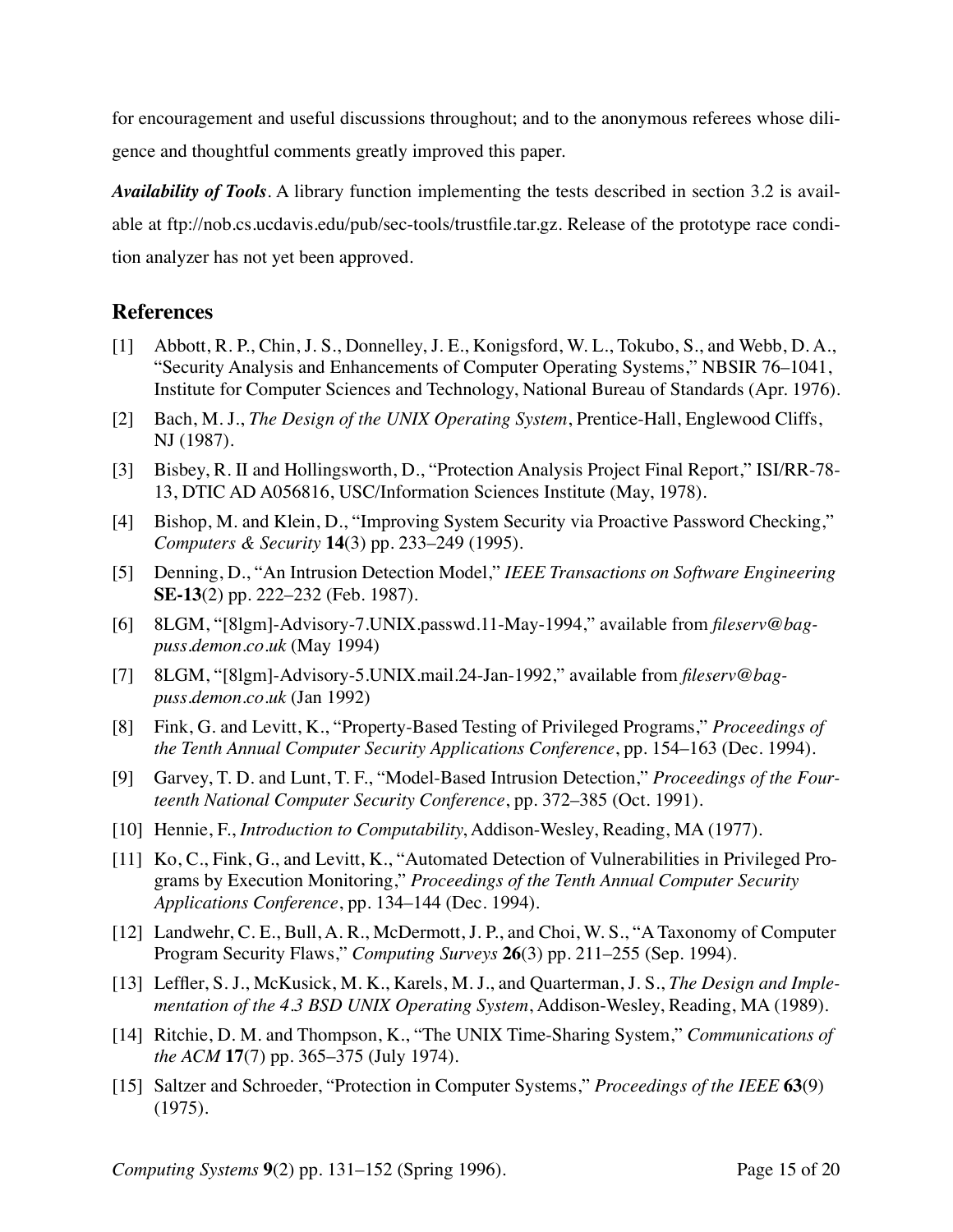- [16] Scheifler, R. W. and Gettys, J., "The X Window System," *ACM Transactions on Graphics* **5**(2) pp. 79–109 (Apr. 1987).
- [17] *Sun Sendmail Vulnerability*, CERT Advisory CA-90:01 (Jan. 1990), available from *cert.org* via anonymous *ftp.*
- [18] *Sendmail Vulnerability*, CERT Advisory CA-93:16 (Nov. 1993), available from *cert.org* via anonymous *ftp.*
- [19] *Sendmail Vulnerability (Supplement)*, CERT Advisory CA-93:16a (Jan. 1994), available from *cert.org* via anonymous *ftp.*
- [20] *Sendmail Vulnerabilities*, CERT Advisory CA-94:12 (July 1994), available from *cert.org* via anonymous *ftp.*
- [21] *Sendmail Vulnerabilities*, CERT Advisory CA-95:05 (Feb. 1995), available from *cert.org* via anonymous *ftp.*

### **Appendix 1. Analyzer Output**

This appendix shows the output of the analyzer run on the source code to *sendmail* version 8.6.10. Only those files with possible problems are shown; the analyzer actually prints the name of each file it analyzes, whether or not the file contains a potential problem. The lines beginning with numbers list the potential race conditions; each lists the line number and system (library) call that may cause the condition, and the common argument follows both.

```
alias.c:
429:fopen, 432:fopen, map->map_file
conf.c:
714:nlist, 721:nlist, %s
deliver.c:
2186:stat, 2262:chmod, filename
main.c:
708:stat, 784:chdir, QueueDir
1325:freopen, 1336:open, "/dev/null"
queue.c:
118:open, 144:rename, tf
118:open, 364:rename, tf
144:rename, 364:rename, tf
694:rename, 702:fopen, d->d_name
977:fopen, 1028:rename, qf
977:fopen, 1149:rename, qf
1028:rename, 1149:rename, qf
1036:unlink, 1149:rename, qf
readcf.c:
612:stat, 625:access, filename
612:stat, 630:fopen, filename
625:access, 630:fopen, filename
```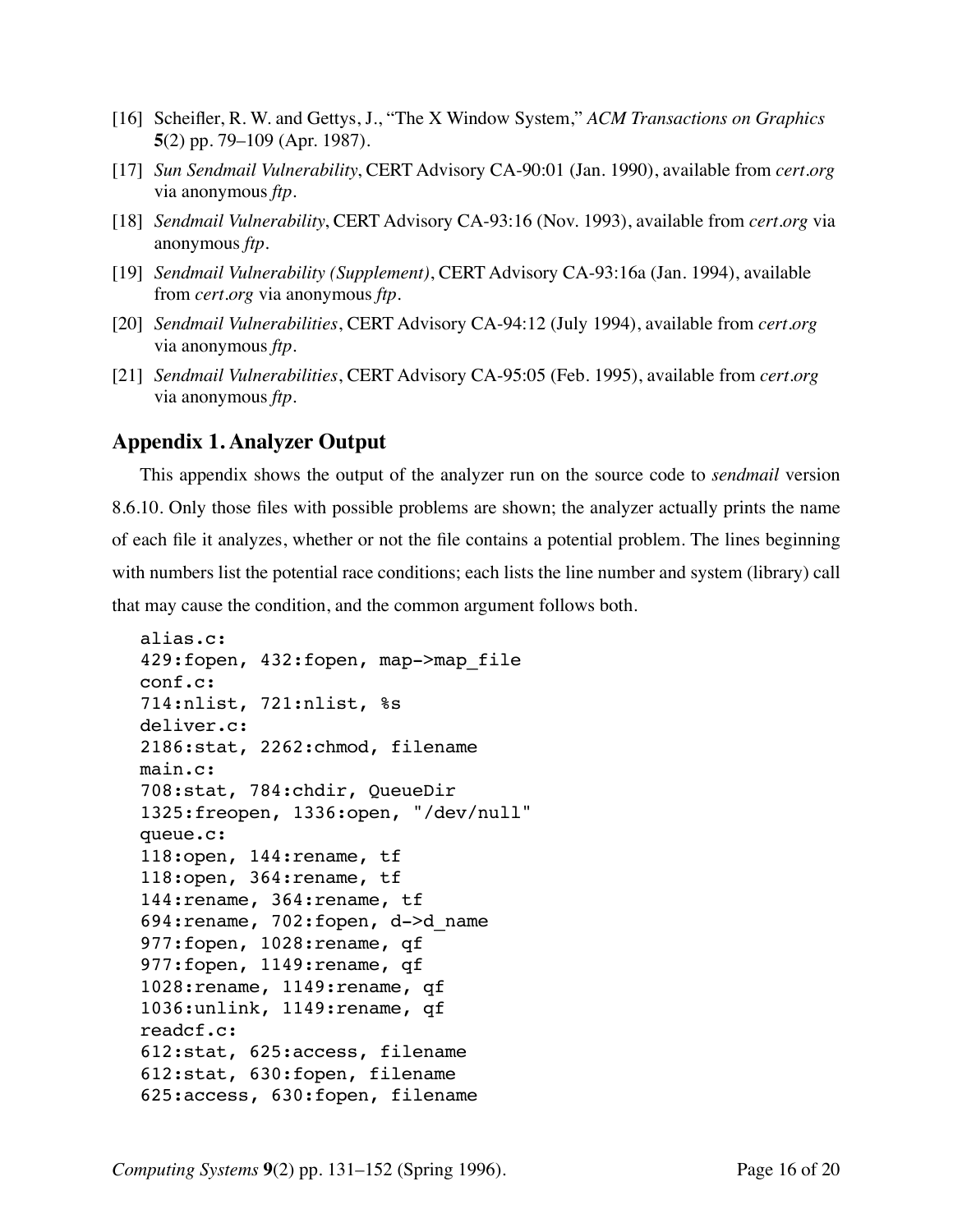```
recipient.c:
645:lstat, 646:stat, filename
645:lstat, 648:stat, filename
646:stat, 648:stat, filename
util.c:
462:stat, 505:stat, fn
504:lstat, 505:stat, fn
462:stat, 507:stat, fn
504:lstat, 507:stat, fn
505:stat, 507:stat, fn
```
# **Appendix 2. Analysis of Output**

This appendix describes the analysis of the race conditions identified by the human analyst after looking at the causes of the output in Appendix 1. In the following, the analyst assumes that the security policy of the site includes the following elements:

- 1. A user can change the protection modes of the files he or she owns, and no others.
- 2. If a user cannot read or search a directory, he or she should not be able to discover anything about the files or file names in that directory.
- 3. If a regular file is to be read, a terminal (or other non-regular file) may not be substituted for that regular file.
- 4. The definition of a *sendmail* configuration file macro class is set by the system administrators and not by unprivileged users.

The analyst also assumes that *sendmail* runs with system privileges, usually *root*. The race conditions are listed first; the analysis of the other reported intervals follows.

deliver.c, 2186:stat, 2262:chmod, filename

The routine *mailfile* sends mail to a named file. If the mail were to be written to a file in a directory writable by the attacker (the environmental condition), a race condition exists. The attacker links to that file any object with the desired permissions (which must allow the sender to write to the object). Then, between the *stat* (2186) and the *chmod* (2262), the attacker changes the file name to be the target file name. At line 2262 the protection mode of the target file is set to the protection mode of the original file. This action violates policy element 1.

main.c, 708:stat, 784:chdir, QueueDir

The *stat* to determine ownership of the queue directory occurs before the *chdir* to prevent the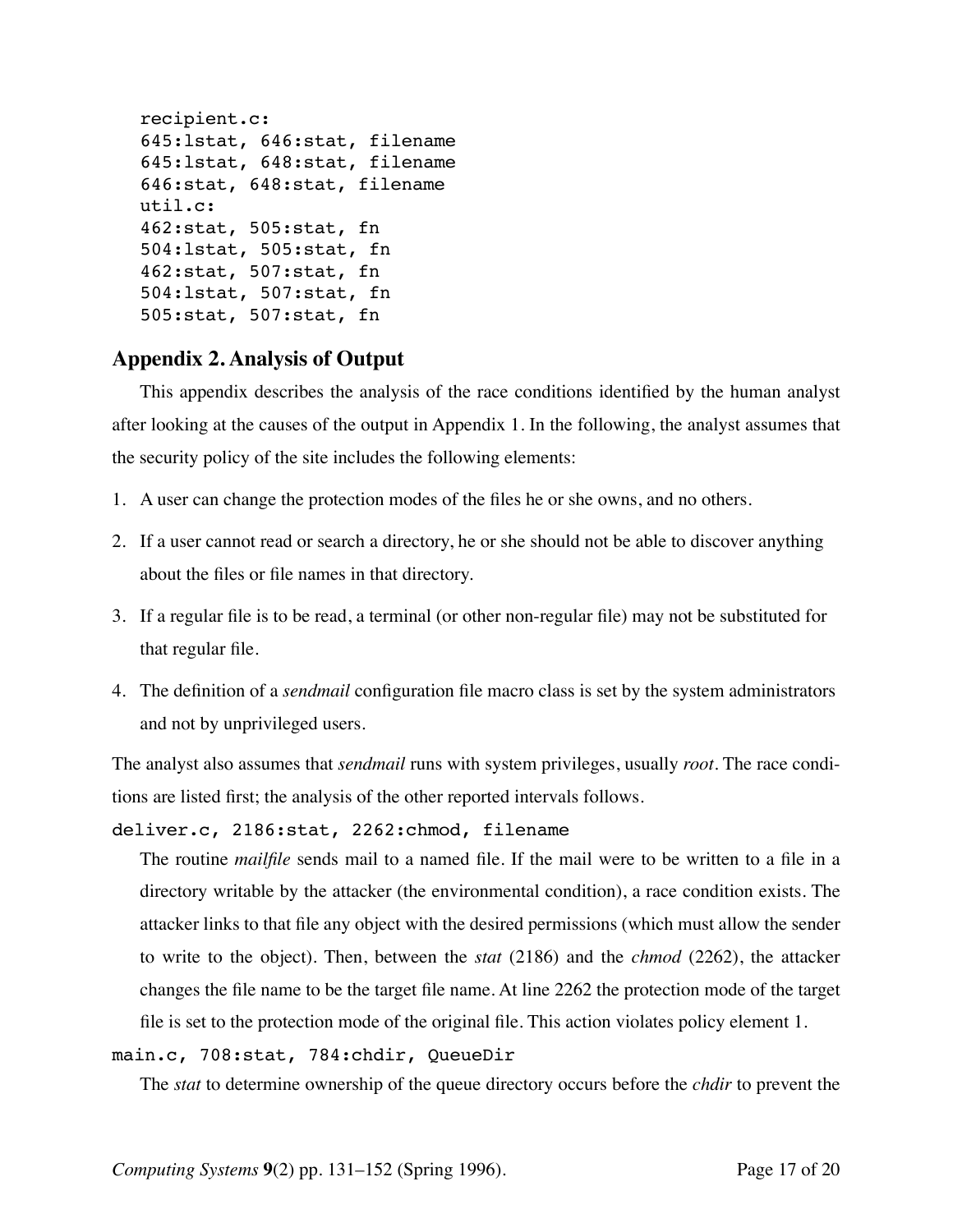user from running *sendmail* and switching into a protected directory. But if an attacker can switch the referent of the name of the directory to a protected (unreadable and unsearchable) directory between the *stat* and the *chdir*, *sendmail* will list the names of files beginning with *qf* in that directory, violating policy element 2. The environmental condition is that the configured mail queue directory (usually "/usr/spool/mqueue") be untrustworthy.

readcf.c, 612:stat, 625:access, filename readcf.c, 612:stat, 630:fopen, filename

Given a line in *sendmail.cf* that defines a class from the contents of a file, *stat* checks that the file is a regular file. If the object named in *stat* is a symbolic link, *stat* reports on the object to which the link refers. If that link, or the object to which it is linked, is untrustworthy (the environmental condition), then immediately after the *stat* the link or object can be replaced by a link to a non-regular file, such as a terminal. The file is read using *fgets*(3), which also accepts input from a terminal. This action violates policy element 3.

readcf.c, 625:access, 630:fopen, filename

This race condition is a modification of the previous two, the only change being that the attacker changes the untrustworthy object after access is checked but before the object is opened. This action violates policy condition 4.

The following reports appeared to the scanner to be programming intervals but upon further analysis were not:

```
alias.c, 429:fopen, 432:fopen, map->map file
```
The second function is in a conditional entered only when the first function fails

```
conf.c, 714:nlist, 721:nlist, %s
```
They are in a string argument to *printf*

```
main.c, 1325:freopen, 1336:open, "/dev/null"
```
The first function opens to read from it, and the second function to write to it, so the second function would make any reads return **EOF** — which is exactly what reads from */dev/null* do.

```
queue.c, 118:open, 144:rename, tf
queue.c, 118:open, 364:rename, tf
queue.c, 144:rename, 364:rename, tf
```
These functions open temporary files, and if the *open* fails or the file is locked, the temporary

```
file is renamed so a new one can be tried
```

```
queue.c, 694: rename, 702: fopen, d->d name
```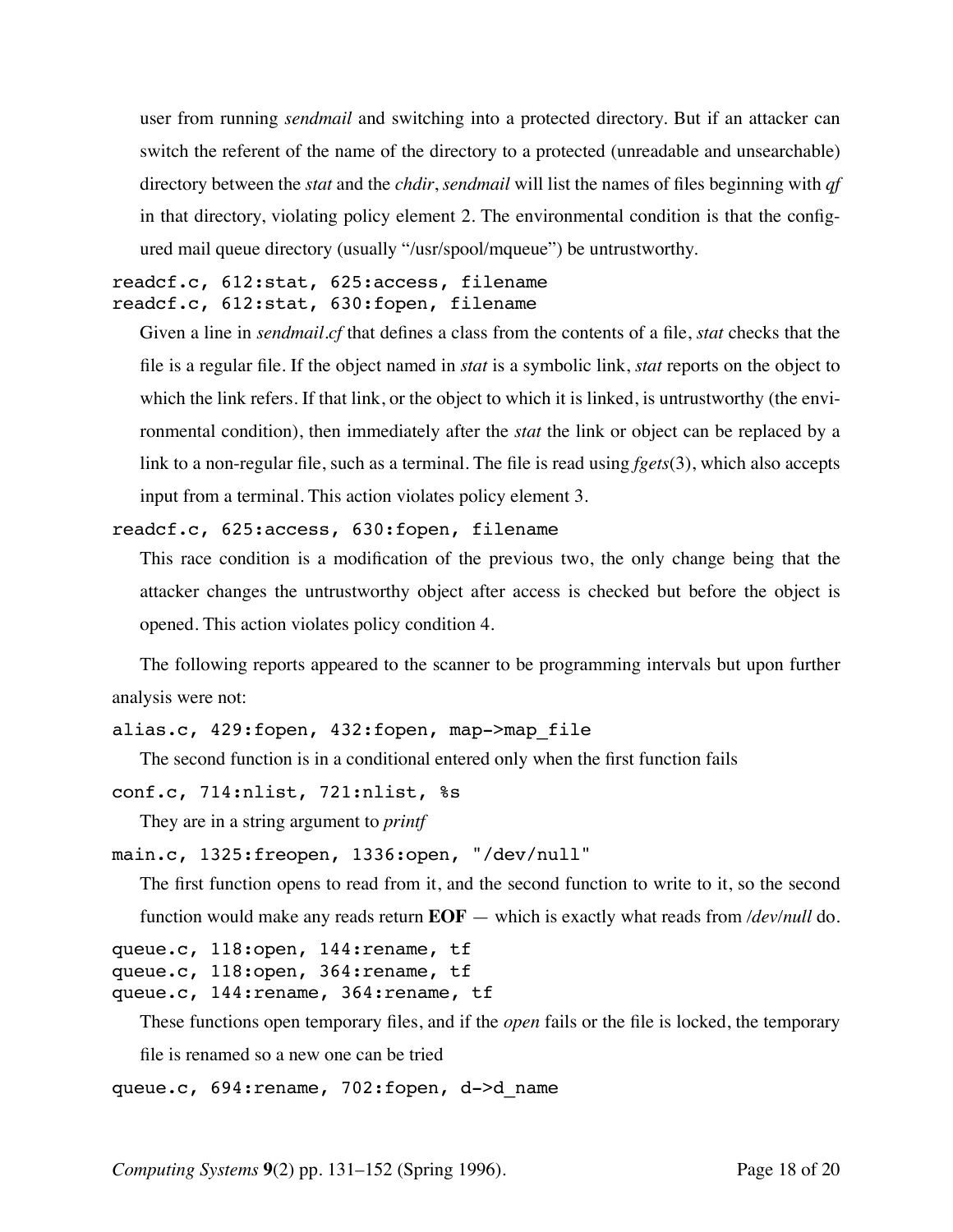If the *rename* is reached, the next statement moves the flow of control to the top of the loop

and a new file name is read; so the two functions will never be executed sequentially

```
queue.c, 977:fopen, 1028:rename, qf
queue.c, 977:fopen, 1149:rename, qf
queue.c, 1028:rename, 1149:rename, qf
```
The *rename* is executed only when the effective UID and the owner of the file are different or the file contains an invalid line. In both cases, the name is reset to a constrained queue file name which will be different than any other file name.

```
queue.c, 1036:unlink, 1149:rename, qf
```
The routine returns after the *unlink*, so at most one of these functions will be executed.

```
recipient.c, 645:lstat, 646:stat, filename
recipient.c, 645:lstat, 648:stat, filename
recipient.c, 646:stat, 648:stat, filename
```
Only one of the functions is ever executed.

```
util.c, 462:stat, 505:stat, fn
util.c, 504:lstat, 505:stat, fn
util.c, 462:stat, 507:stat, fn
util.c, 504:lstat, 507:stat, fn
util.c, 505:stat, 507:stat, fn
```
The functions have different arguments in the same variable on each call.

# **Appendix 3. Sample Exploitation of the Vulnerability**

What would an exploitation of the first vulnerability in Appendix 2 look like? This shows the

hypothetical result of one such exploitation.

```
1 % cat /.forward
sysadmins,/usr/spool/rootlog
2 % ls -ld /usr/spool
drwxrwxrwx 1 root 512 Dec 5 21:13 /usr/spool
3 % ls -ld /usr/spool/rootlog
-rw-r--r-- 1 root 526 Dec 10 11:34 /usr/spool/rootlog
4% ls -sail /etc/pwd/shadow
-r-------- 1 root 1329 Nov 16 16:58 /etc/pwd/shadow
5 % runrace /etc/pwd/shadow
won: /etc/pwd/shadow protection modes changed
-rw-r--r-- 1 root 1329 Nov 16 16:58 /etc/pwd/shadow
```
1. The letter will be appended to the named file. An alternative is to look for bounced mail, which is appended to the file "dead.letter" using the same delivery mechanisms.